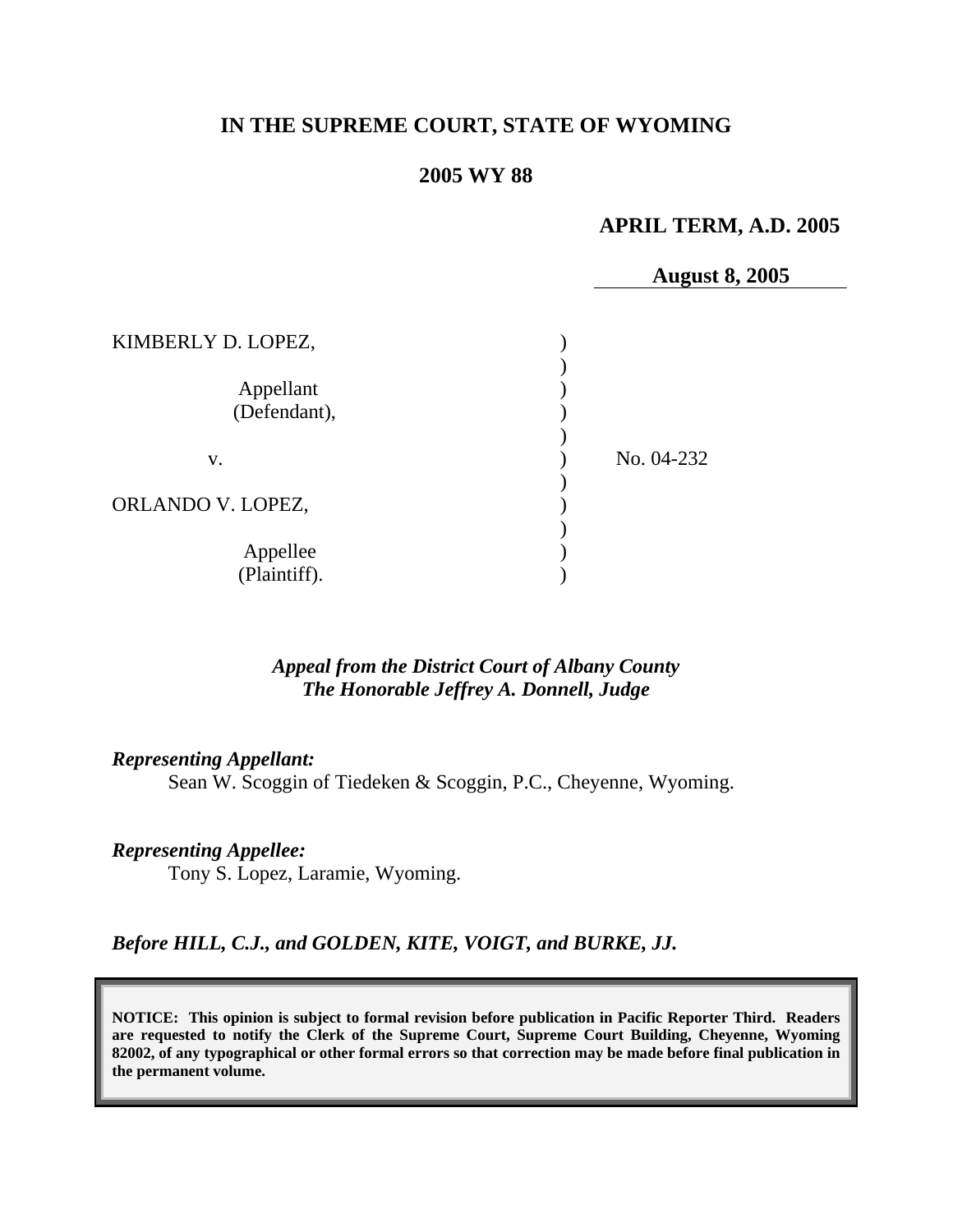#### **BURKE, Justice.**

[¶1] Ms. Lopez (Mother) challenges the decree of divorce entered by the district court. She claims that the district court abused its discretion when it awarded Mr. Lopez (Father) primary custody of the parties' two children. We affirm.

#### *ISSUE*

[¶2] The parties present only one issue for resolution:

1. Did the district court abuse its discretion when it awarded Father primary custody of the children?

### *FACTS*

[¶3] Mother and Father were married June 12, 1993. They have two children, an 11 year-old daughter and a 5 year-old son. Father initiated the divorce action. Mother counterclaimed. Both parties sought primary custody of the children. After trial, the district court issued a decision letter awarding primary custody of the children to Father. A decree of divorce in conformity with the decision letter was entered on September 28, 2004. This appeal followed. We will set forth additional facts as necessary in our discussion.

### *STANDARD OF REVIEW*

[¶4] Our standard of review regarding custody issues is well-established:

Custody matters are committed to the sound discretion of the trial court. The welfare and needs of the children are to be given paramount importance. We will not overturn the decision of the trial court unless we are convinced that it constitutes an abuse of discretion or violates some legal principle. Judicial discretion is a composite of many things, among which are conclusions drawn from objective criteria. It means exercising sound judgment with regard to what is right under the circumstances and without doing so arbitrarily or capriciously. Our review includes an evaluation of the evidence to support the trial court's decision, and we afford the prevailing party every favorable inference while omitting any consideration of evidence presented by the unsuccessful party. We cannot sustain findings of fact that are not supported by the evidence, contrary to the evidence, or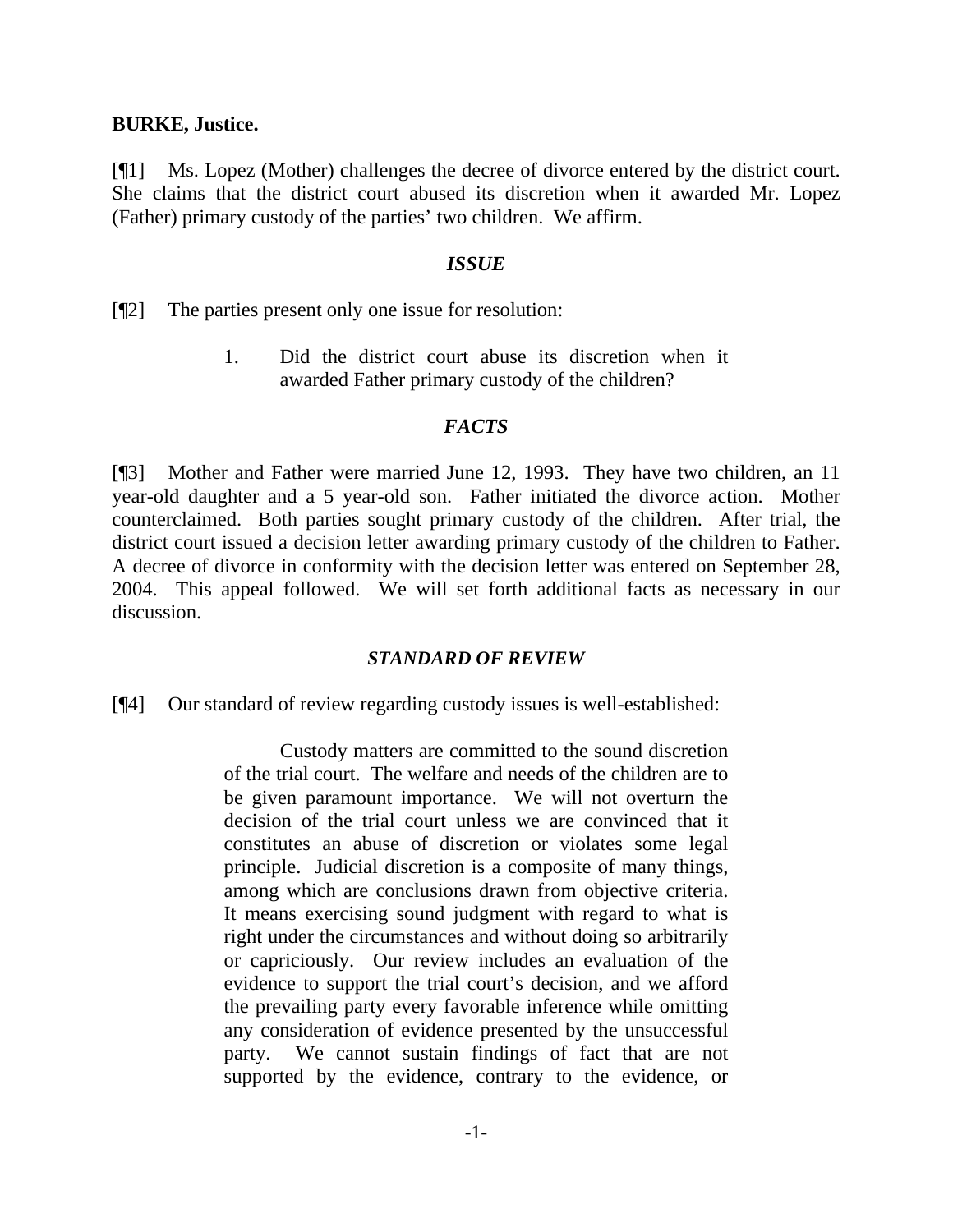against the great weight of the evidence. An abuse of discretion is present when a material factor deserving significant weight is ignored. . . . Every case requires careful weighing of relevant factors, looking to the unique and individual family relationships, in order to reach a resolution that is in the best interests of the children. To determine whether a district court has abused its discretion, we must rely upon the district court's articulation of the factors that were considered and how those factors support its conclusions.

*Donnelly v. Donnelly*, 2004 WY 72, ¶19, 92 P.3d 298, ¶19 (Wyo. 2004).

# *DISCUSSION*

[¶5] Mother contends that the district court abused its discretion in awarding custody to Father. She claims that the evidence at trial established that she was the primary caretaker and financial provider. She contends that she is in the best position to provide the children with a stable home environment to which the children are accustomed. She argues that she is the parent who can best fulfill the obligations and responsibilities of the custodial parent. Mother also asserts that the custody award impermissibly punished her because she allowed her boyfriend (Mr. Ortega) to move in with her and the children shortly after the parties separated.

[¶6] Father contends that the district court did not abuse its discretion. He asserts that the facts, as determined by the district court, support the custody decision. We agree with Father.

[¶7] We begin our analysis with reference to the record presented for our review. The record is sparse. It consists only of the pleadings filed by the parties, the court's decision letter and the decree of divorce. Mother is required to provide a sufficient record to this Court to allow proper evaluation of the custody decision. *Beeman v. Beeman*, 2005 WY 45, ¶10, 109 P.3d 548, ¶10 (Wyo. 2005). Mother has failed to provide a transcript of the trial, and has not submitted a statement of the evidence pursuant to W.R.A.P. 3.03.<sup>1</sup>

 $\overline{a}$  $1$  W.R.A.P. 3.03 states:

If no report of the evidence or proceedings at a hearing or trial was made, or if a transcript is unavailable, appellant may prepare a statement of the evidence or proceedings from the best available means including appellant's recollection. The statement shall be served on appellee, who may serve objections or propose amendments within 15 days after service. The statement and any objections or proposed amendments shall be submitted to the trial court for settlement and approval and as settled and approved shall be included by the clerk of the trial court in the record on appeal.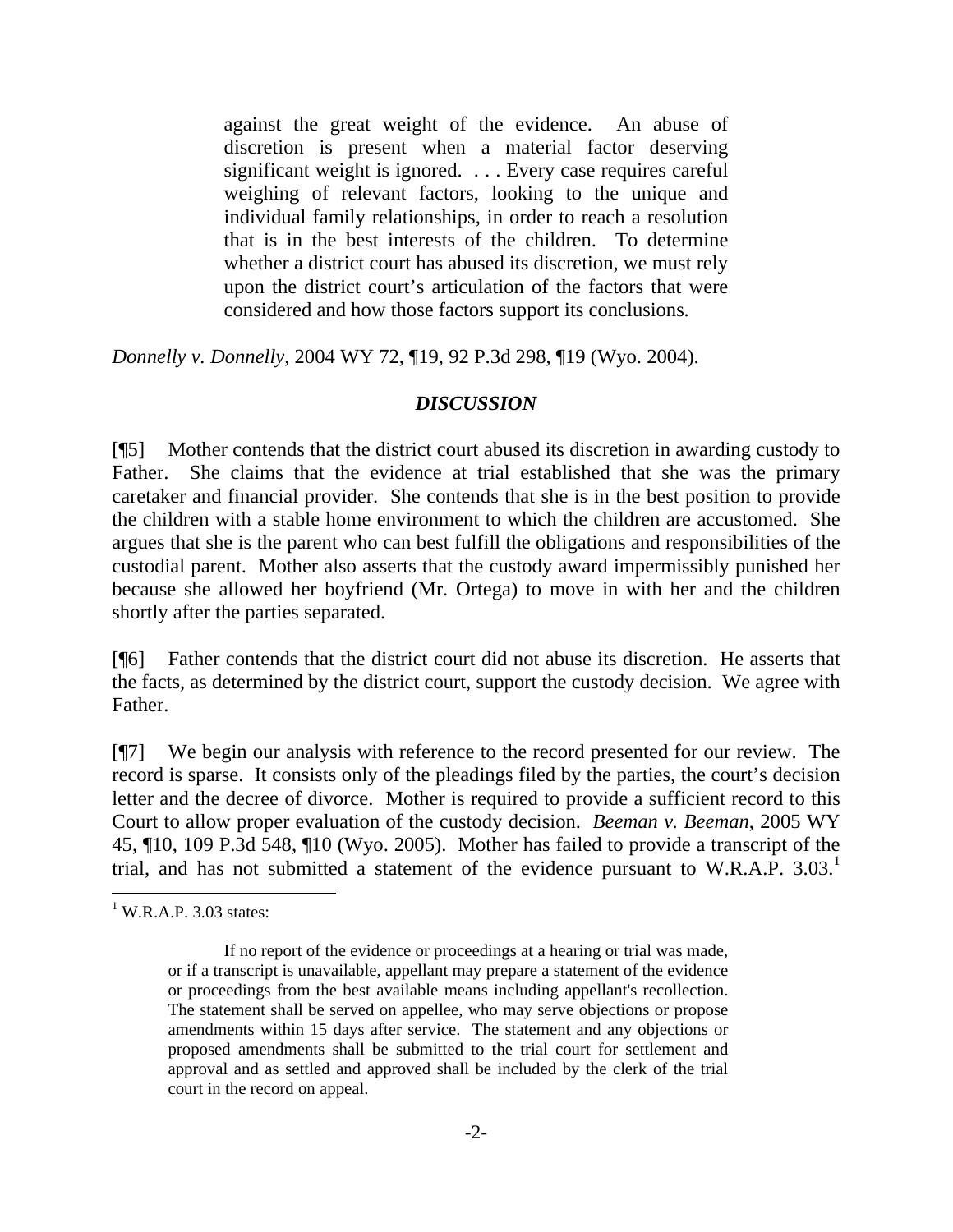"When this Court does not have a properly authenticated transcript before it, it must accept the trial court's findings of fact upon which it bases any decisions regarding evidentiary issues." *Burt v. Burt*, 2002 WY 127, ¶7, 53 P.3d 101, ¶7 (Wyo. 2002). "In the absence of anything to refute them, we will sustain the trial court's findings, and we assume that the evidence presented was sufficient to support those findings." *Beeman,* ¶10.

[¶8] In light of the limited record before us, the decision letter necessarily becomes the focus of our review. The letter is fourteen pages in length, much of which is devoted to the court's custody determination. The letter is detailed and thorough. It provides a cogent analysis and explanation of the decision reached by the district court.

[¶9] The district court identified the appropriate factors for consideration in its custody decision as required by Wyo. Stat. Ann.  $\hat{\S}$  20-2-201(a) (LexisNexis 2003).<sup>2</sup> The court set

 $\overline{a}$ 

(a) In granting a divorce, separation or annulment of a marriage or upon the establishment of paternity pursuant to W.S. 14-2-401 through 14-2-907, the court may make by decree or order any disposition of the children that appears most expedient and in the best interests of the children. In determining the best interests of the child, the court shall consider, but is not limited to, the following factors:

- (i) The quality of the relationship each child has with each parent;
- (ii) The ability of each parent to provide adequate care for each child throughout each period of responsibility, including arranging for each child's care by others as needed;
- (iii) The relative competency and fitness of each parent;
- (iv) Each parent's willingness to accept all responsibilities of parenting, including a willingness to accept care for each child at specified times and to relinquish care to the other parent at specified times;
- (v) How the parents and each child can best maintain and strengthen a relationship with each other;
- (vi) How the parents and each child interact and communicate with each other and how such interaction and communication may be improved;
- (vii) The ability and willingness of each parent to allow the other to provide care without intrusion, respect the other parent's rights and responsibilities, including the right to privacy;
- (viii) Geographic distance between the parents' residences;

 $2^2$  Wyo. Stat. Ann. § 20-2-201(a) provides: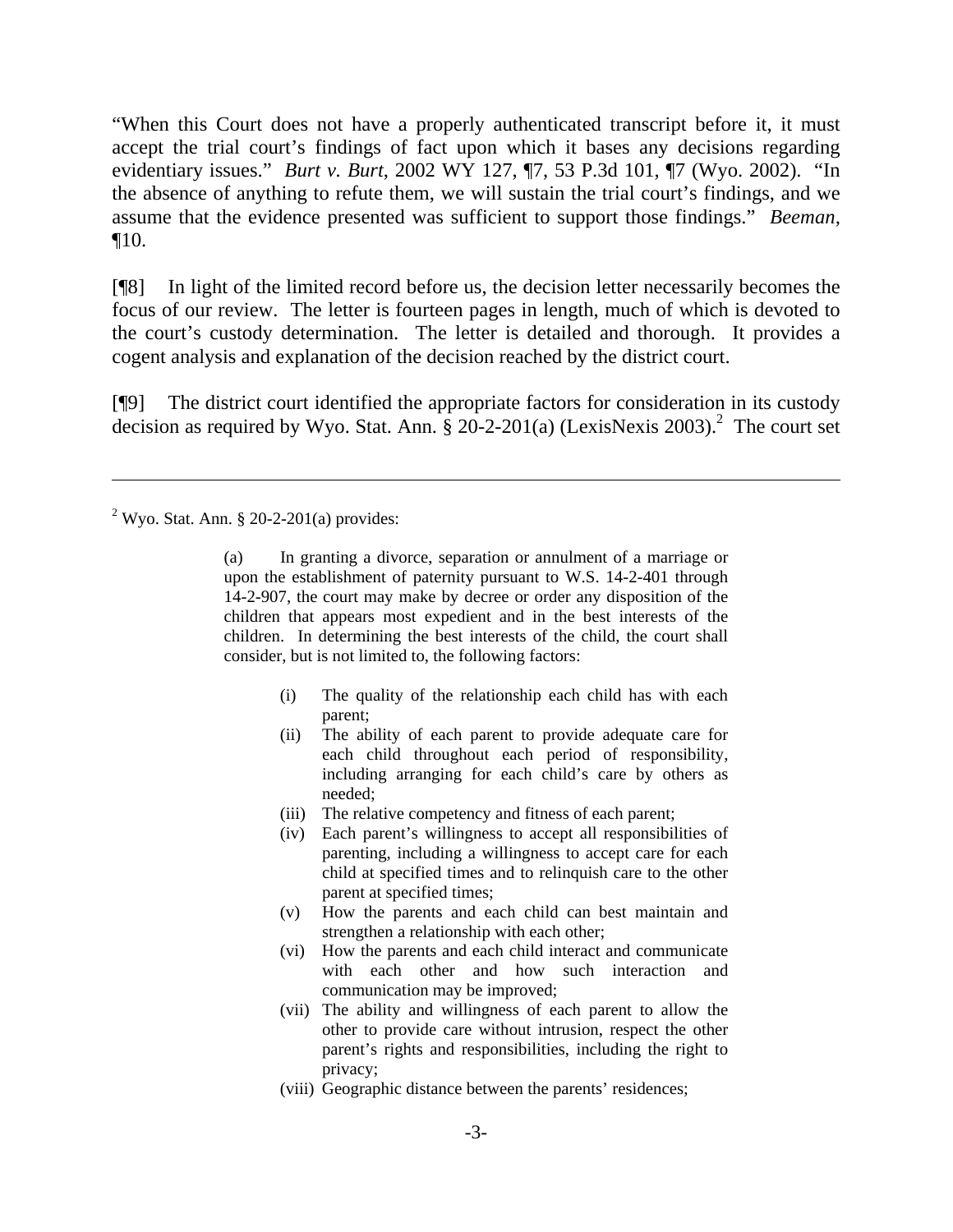forth in significant detail its factual findings and applied those findings to the appropriate legal considerations in reaching its custody determination.

[¶10] In its decision letter, the district court recounted evidence that favored both parties. The court found that both parents were fit and proper parents and that both were willing to accept the responsibility of parenting. The court noted that both parents ". . . love their children and both are capable of providing for their basic needs." The court recognized that ". . . both parents have demonstrated a willingness to allow the other to provide care and this Court is not concerned about the parties' ability to facilitate visitation."

[¶11] The court identified several factors that supported Mother's position. It noted that Mother "... served as [daughter's] primary caretaker and, perhaps, even [son's], for a time." The court recognized that Mother was the primary income provider for the family and that she was ". . . dedicated to her company." The court commended Mother for her involvement in numerous social activities and community service groups. According to the court, Mother is a positive role model for the children.

[¶12] However, the court also identified several factors that undermined Mother's position. Mother's dedication to her business and her involvement with social activities and community service groups reduced her availability to her children. Despite her efforts, Mother's business is on shaky financial ground and faces a battle for survival. The court found that Mother ". . . is less able to parent given her hectic work demands."

[¶13] The court found that Mother is, at times, ". . . inconsiderate, demanding, and judgmental." Additionally, the evidence established that alcohol negatively impacted Mother's relationship with her children. According to the court, ". . . Ms. Lopez has demonstrated a pattern of putting alcohol ahead of her children; there were numerous incidents of Ms. Lopez being drunk and its impact on her children's lives."

[¶14] The court also discussed Mother's relationship with Mr. Ortega. It is this discussion that provides the foundation for Mother's contention that she was unfairly punished by the court. Mother correctly notes that we have previously stated that, "[t]he prime judicial objective in dealing with custody of minor children of divorced parents is to serve the best interest of the child—not to punish or reward one parent for real or supposed derelictions." *Curless v. Curless,* 708 P.2d 426, 430 (Wyo. 1985). However, we do not find any support in the decision letter for Mother's claim of punishment.

(x) Any other factors the court deems necessary and relevant.

 $\overline{a}$ 

<sup>(</sup>ix) The current physical and mental ability of each parent to care for each child;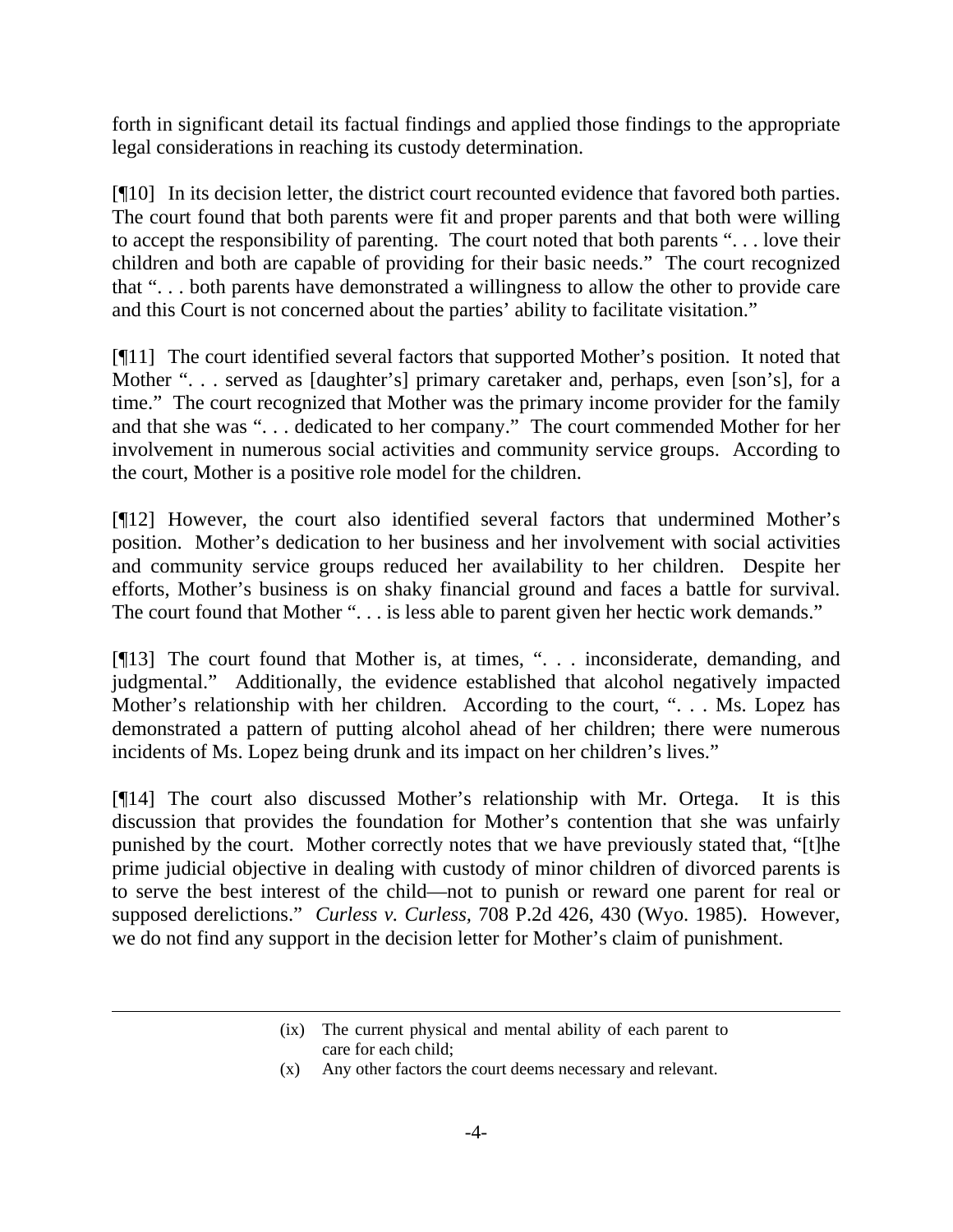[¶15] Mother met Mr. Ortega in June, 2003. He moved in with Mother and the children in August, 2003. In its discussion regarding custody, the court commented upon the impact on the children of Mother's decision to allow Mr. Ortega to move into her home:

> The Court is also concerned about Ms. Lopez's decision to move Mr. Ortega into her home. In modern times, concern about adults living together outside of wedlock is outdated; the Court does not worry itself with the fact that Ms. Lopez and Mr. Ortega choose to cohabitate, as did Mr. and Ms. Lopez before their marriage. However, Ms. Lopez apparently moved Mr. Ortega into her home a mere eight (8) weeks (or less) after meeting him. The Court is concerned about the impact this decision had on the children (who had recently gone through the upheaval of having their father move out) and Ms. Lopez's apparent lack of consideration of the impact of this decision on her children.

In light of the absence of an evidentiary record, we must assume that evidence was presented which supports the district court's findings.<sup>3</sup> The concerns expressed by the court relate to the welfare of the children and not punishment of Mother.

[¶16] The court also identified factors which it considered regarding Father. The court was impressed with Father's relationship with his children:

> In the most recent years, Mr. Lopez has assumed a more fundamental parental role. He is the parent that generally provides patience and nurturing for the children; he is the parent that "takes them places" and "does things with them." So, while both parents have a strong relationship with the children, Mr. Lopez is better able to attend to the children's emotional needs. This Court reiterates that both these parents are fit and competent; both are willing to accept the responsibilities of parenting. However, Ms. Lopez is less able to parent given her hectic work demands. Mr. Lopez is generally the parent with whom the children communicate and interact.

 $\overline{a}$ 

 $3$  The decision letter reflects that the district court, pursuant to stipulation of the parties, met with the daughter in chambers with counsel present. The court noted that it considered the daughter's input and opinion in reaching its decision. The daughter's testimony was not included in the record presented for our review.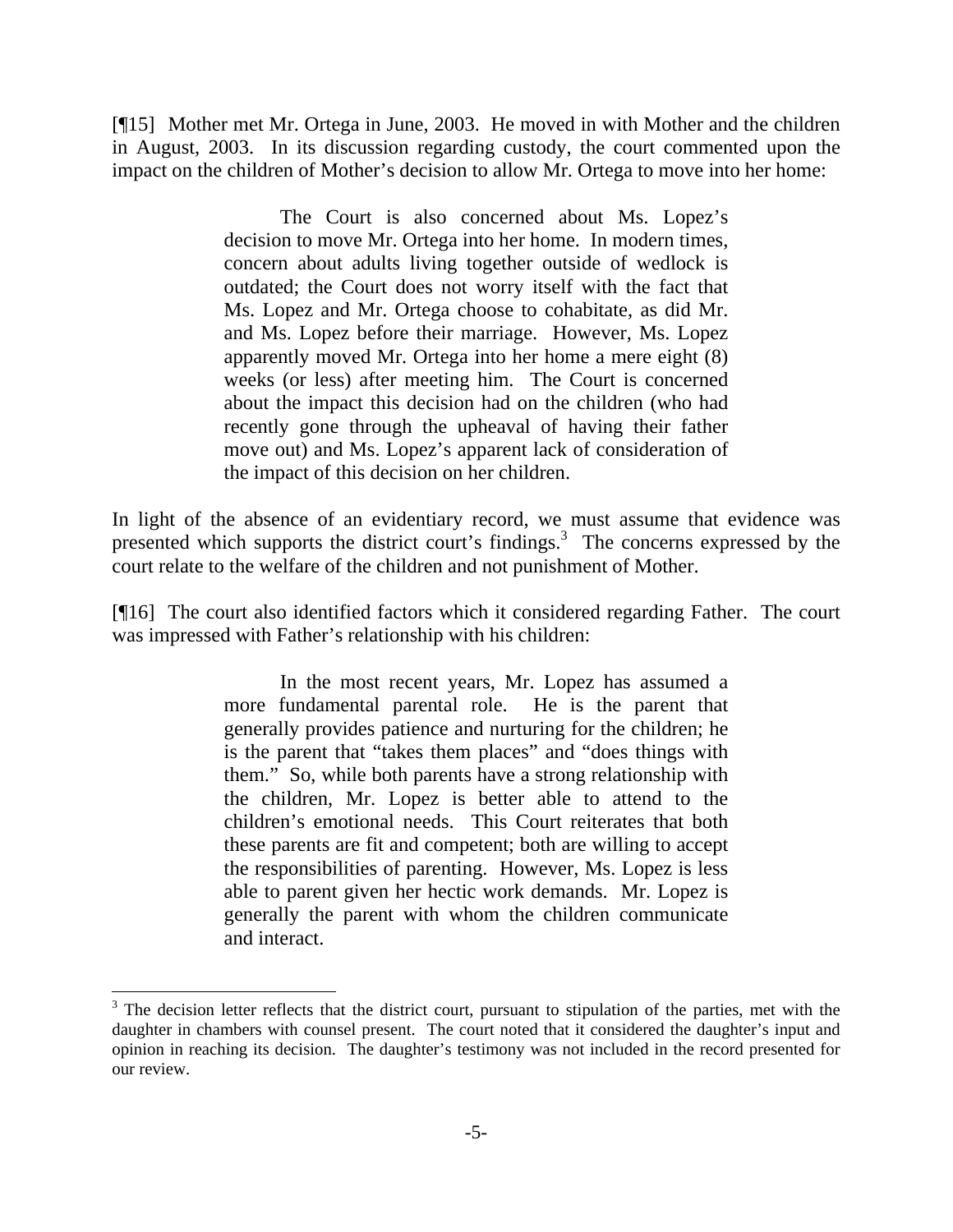[¶17] The court's review of the evidence was not entirely favorable to Father. The court noted Father's intermittent employment history and lack of financial support for the family. The court expressed concern about Father's ability to financially provide for the children:

> Mr. Lopez has shown himself a less-than-reliable income provider. The Court has some concerns about this area of responsibility, which has been alleviated only by the fact that Ms. [sic] Lopez has completed his college degree; has remained employed, at least part time, over the past year; and appears fully cognizant of the fact that he may have to set his dreams aside in order to be sure he can financially support his children. This Court has not been impressed with Mr. Lopez's lack of financial support for his children – over the past several years, and since the filing of the complaint for divorce, in particular. That said, the Court recognizes that both parties have matured in financial matters and this factor essentially is a "wash" for each.

[¶18] Mother's contention that she should be awarded custody because she is in the best position to provide a stable home environment in which the children are accustomed, rests upon the reality that an award of custody to Father will require that the children relocate to California. This issue was addressed directly by the district court:

> The Court has carefully considered Ms. Lopez's argument that Cheyenne is the children's "home." True, the children are accustomed to their current house and neighborhood; [daughter] has friends at school and is involved in activities. However, she has friends and activities in California as well. Given the strength of the children's relationships with Mr. Lopez and this Court's belief that he can best meet their emotional and intellectual needs at this time, the Court concludes that a transition to a new home or school would not be burdensome or unwarranted; in fact, it may be welcomed. Further, the children are well accustomed to their grandparent's home in California, where they will be residing with their father and grandparents. They already have friends and other relatives in the area; they already are involved in activities such as swimming and horseback riding. Thus, while Ms. Lopez, no doubt, wishes to strengthen her relationship with her children, the Court believes this can best